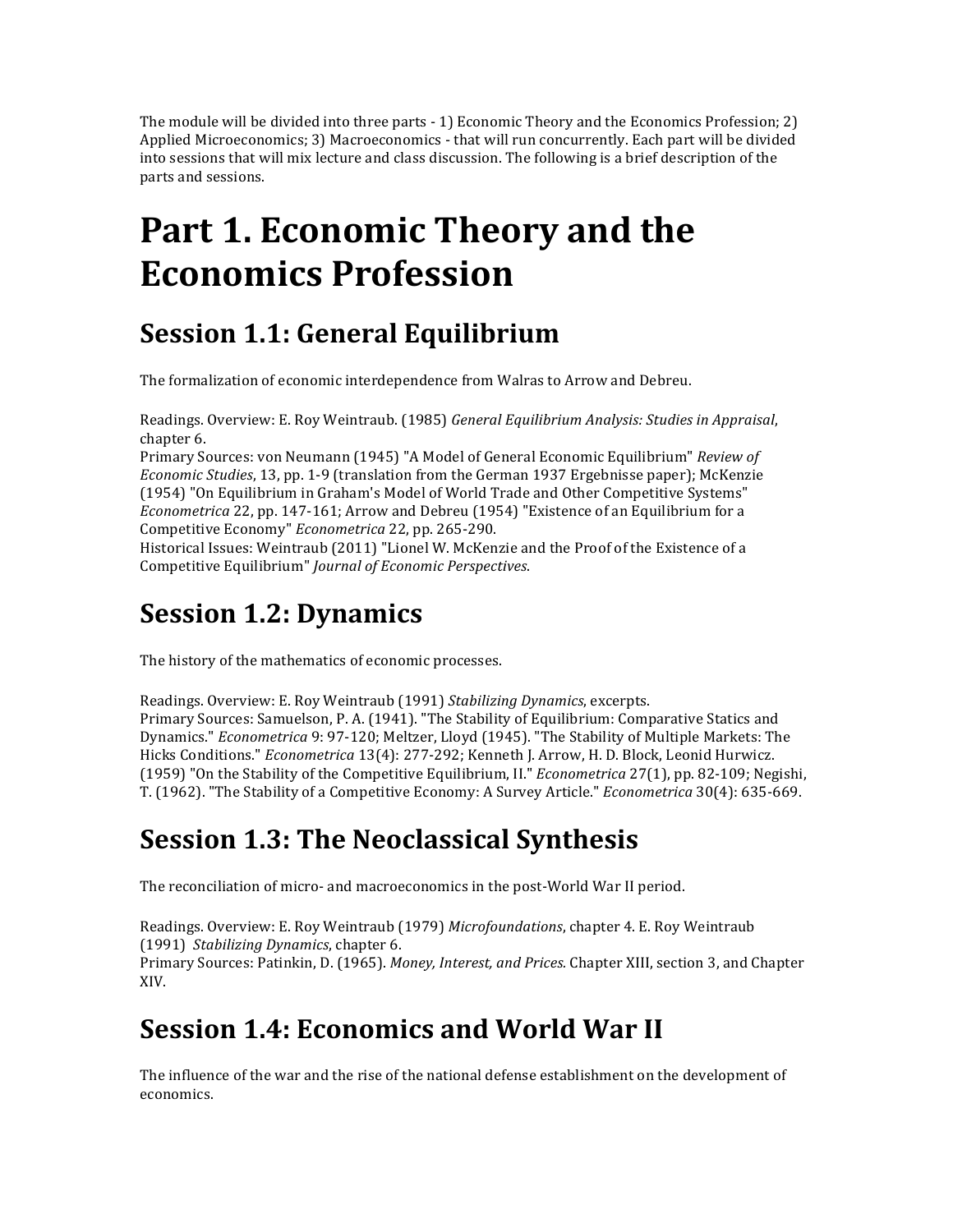Readings. Overview: Robert Leonard (2010) *Von Neumann, Morgenstern, and the Creation of Game Theory*, chapters 12-13; Judy Klein (2011) "How I learned to Stop Worrying and Start Satisficing" Working Paper.

#### **Session 1.5: Game Theory**

The origins and development of game theory and its place in microeconomics.

Readings. Overview: Nicola Giocoli, *Modeling Rational Agents* (2003), excerpts. Primary Sources: von Neumann, J. (1928). "Zur Theorie der Gesellschaftsspiele." Mathematische Annalen 100: 295-320 (English version: "On the Theory of Games of Strategy," trans. Sonya Bargmann. In *Contributions to the Theory of Games*, vol 4, edited by A .W. Tucker and R. D. Luce (Princeton, 1959), pp.13-42; von Neumann, J. and O. Morgenstern (1944). *The Theory of Games and Economic Behavior.* Princeton, NJ, Introduction, pp.1-43.

# **Session 1.6: The Economics Profession in the U.S., Britain,!and!France**

The post-World War II professionalization of economics in the United States and Europe.

Readings. Overview: Marion Fourcade, *Economists and Societies: Discipline and Profession in the United States, Britain, and France 1890s to 1990s (2009), chapters 1 and 2; chapter by William Barber* (pp. 12-30) and chapter by Roger Backhouse (pp. 33-60) in A. W. Coats (ed.) The Post-1945 *Internationalization of Economics* (1997) Annual Supplement to Volume 28, *History of Political Economy*.

# **Session 1.7: Neoliberalism**

The history of the ideological conflict over state intervention and free markets.

Readings. Overview: Roger Backhouse, "The Rise of Free Market Economics" in Medema and Boettke, *The Role of Government in the History of Economic Thought* (2005). Bruce Caldwell, "Hayek" in *The New Palgrave Dictionary of Economics* (2008). Philip Mirowski (2009) "Postface: Defining Neoliberalism" in Philip Mirowski and Dieter Plahwe (eds.) The Road from Mont Pelerin, pp. 417-455.

# **Session 1.8: Historiography of Economics**

How to think about the history of economics.

Readings. Overview: E. Roy Weintraub, "How Shall We Write the History of 20th Century Economics?" Oxford Review of Political Economy, vol. 15, winter 1999, pp. 139-52. Alternatively use the revised version of that article which appeared as: chapter 9: "Body, Image, and Person" in E. Roy Weintraub (2002) *How Economics Became a Mathematical Science* pp. 256-272, plus endnotes pp. 2884289.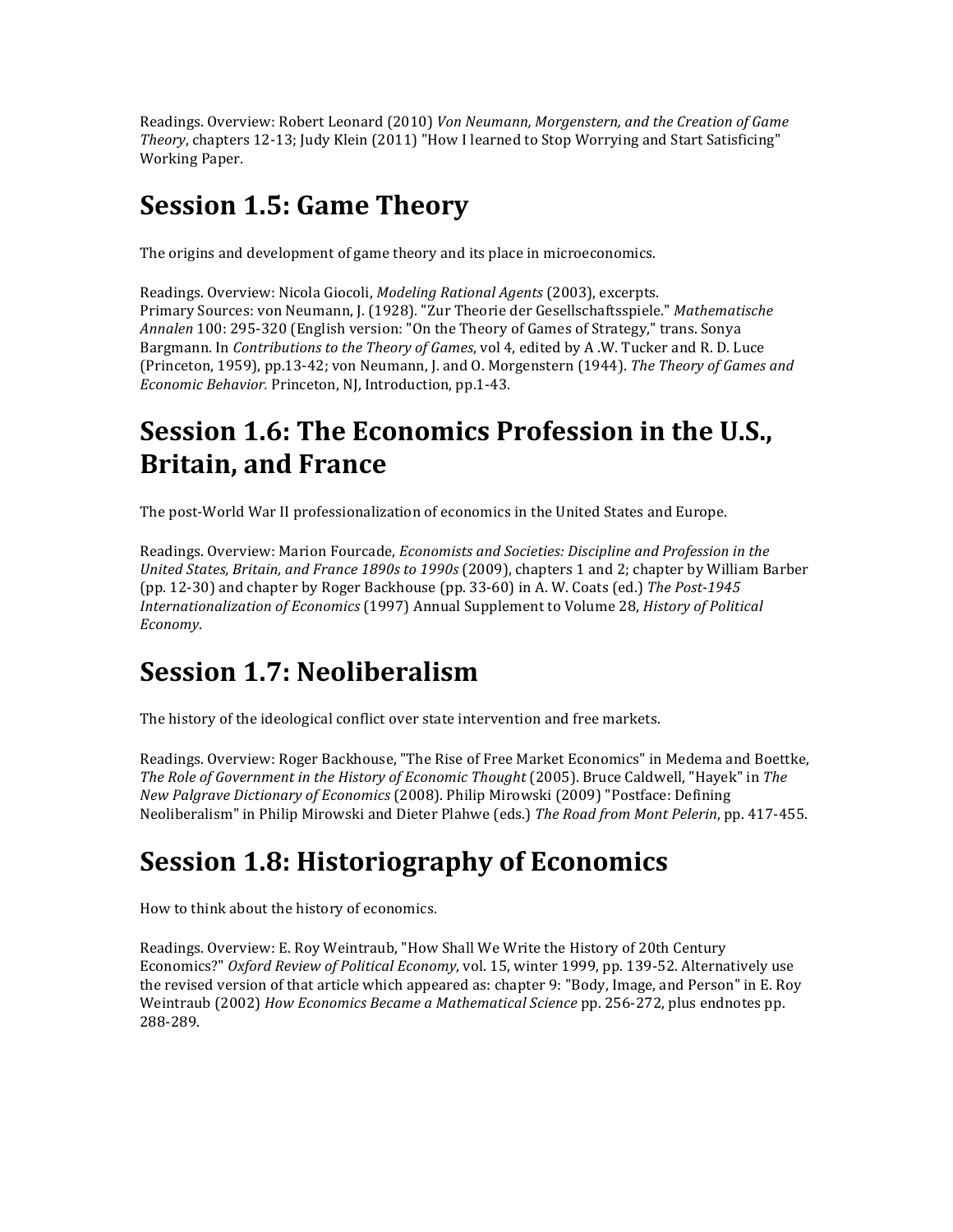# **Part 2. Applied Microeconomics**

#### **Session 2.1: Robbins's Essay on the Nature and Significance of Economic Science**

An introduction to Lionel Robbins's enormously influential methodological essay, which establishes several themes that recur throughout the microeconomics sessions.

Readings: Lionel Robbins, *Essay on the Nature and Significance of Economic Science* (1932), All chapters, except ch. 3 which is optional).

# **Session 2.2: Demand Theory**

Utility theory, the ordinal revolution, revealed preference, and the modern synthesis.

Readings: Paul A. Samuelson, "A Note on the Pure Theory of Consumer's Behavior," *Economica* (1938) vol. 5, pp. 61-71. D. Wade Hands, "Economics, Psychology, and the History of Consumer Choice Theory," *Cambridge Journal of Economics* (2010) vol. 34, pp. 633-48. Luigino Bruni and Robert Sugden, "The Road Not Taken: How Psychology was Removed from Economics, and How it Might be Brought Back," *Economic Journal* (2007) vol. 117, pp. 146-173.

Optional: Philip Mirowski and D. Wade Hands, "A Paradox of Budgets: The Postwar Stabilization of American Neoclassical Demand Theory," in *From Interwar Pluralism to Postwar Neoclassicism* ed. by Mary S. Morgan and Malcolm Rutherford, Duke University Press (1998) pp. 260-292.

# **Session 2.3: Public Economics and Benefit-Cost Analysis**

The history of attempts to measure benefits and costs of government projects and regulations: overcoming Robbins' dilemma to make normative economics "scientific." Emphasis on distributional issues.

Readings: Lionel Robbins, "Interpersonal Comparisons of Utility: A Comment," Economic Journal (1938) vol. 48, pp. 635-641. Nicholas Kaldor, "Welfare Propositions of Economics and Interpersonal Comparisons of Utility," *Economic Journal* (1939) vol. 49, pp. 549-552. H. Spencer Banzhaf, "Objective" or Multi-objective? Two Historically Competing Visions for Benefit-Cost Analysis," Land Economics  $(2009)$ , vol. 85, pp. 3-23.

Optional: Theodore M. Porter, "US Army Engineers and the Rise of Cost-Benefit Analysis," Trust in *Numbers* (1995), chapter 7, pp. 148-189.

# **Session 2.4: Environmental Economics**

Incorporating the environment into the economic calculus; measuring demand for environmental improvements.

Readings: John V. Krutilla, "Conservation Reconsidered," American Economic Review (1967), vol. 57, pp. 777-786. H. Spencer Banzhaf, "Consumer Surplus with Apology: A Historical Perspective on Non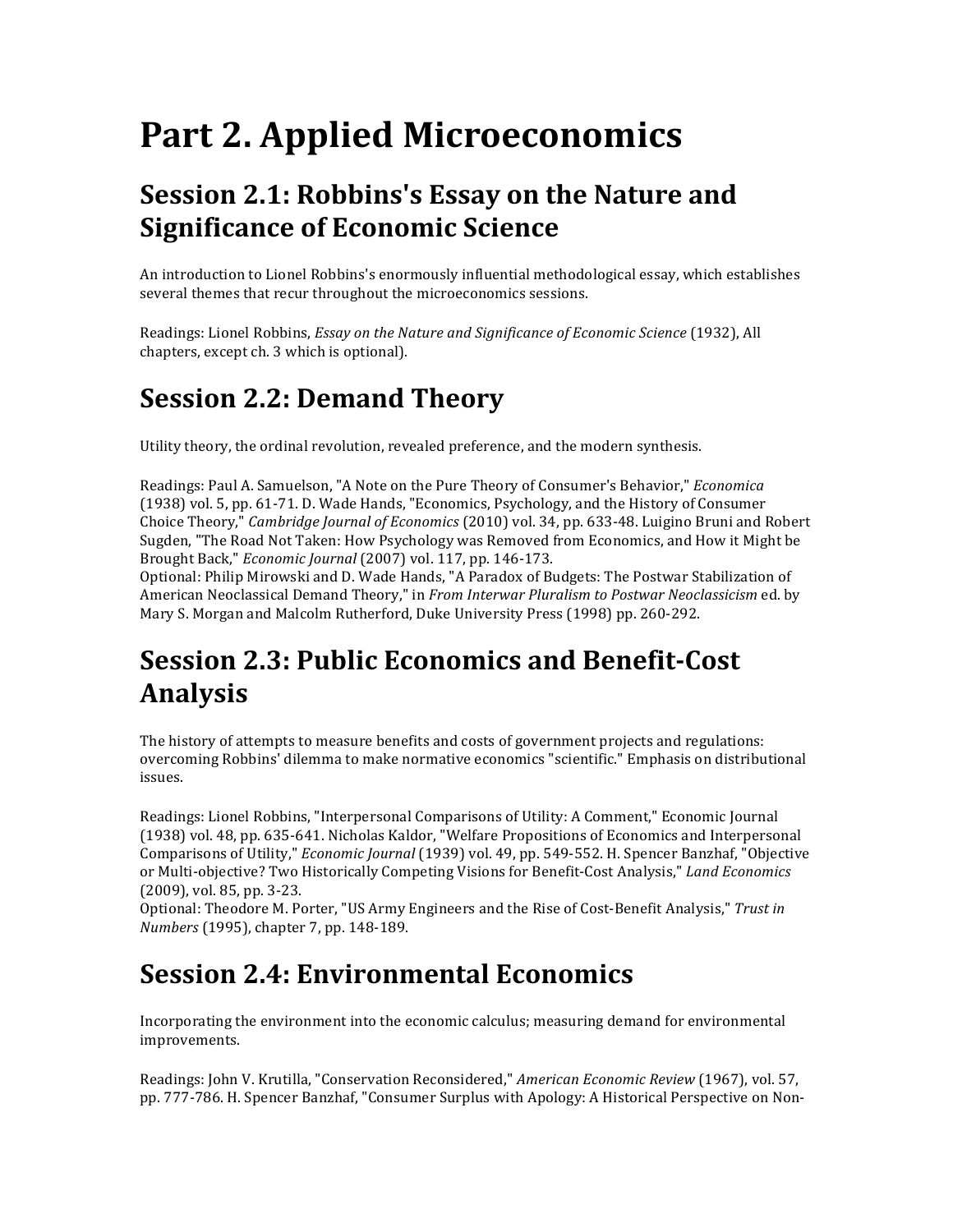Market Valuation and Recreation Demand," *Annual Review of Resource Economics* (2010), vol. 2. Optional: Craufurd D. Goodwin, "Ecologist Meets Economist: Aldo Leopold, 1887-1948," *Journal of the History of Economic Thought* (2008), vol. 30, pp. 429-52.

#### **Session 2.5: Labor economics**

Implications of Robbins's definition for labor economics; the implication of emphasizing objectives, optimization, and opportunity costs for "economic imperialism."

Readings: Gary S. Becker, "A Theory of the Allocation of Time," *Economic Journal* (1965) vol. 75, pp. 493-517. Roger E. Backhouse & Steven G. Medema, "On the Definition of Economics," *Journal of Economic Perspectives* (2009), vol. 23.

Optional: Gary S. Becker, "Crime and Punishment: An Economic Approach," *Journal of Political Economy* (1968), vol. 76, pp. 169-217.

# **Session 2.6: Institutional Economics and Industrial Organization**

We compare and contrast the old and new institutional economics, especially with applications to the theory of the firm.

Readings: Ronald Coase, "The Problem of Social Cost," *Journal of Law and Economics* (1960), vol. 3, pp. 1-44. John R. Commons, "The Problem of Correlating Law, Economics, and Ethics," *Wisconsin Law Review* (1932) vol. 8, pp. 3-26. Oliver E. Williamson, "Transactions Cost Economics: The Natural Progression," *American Economic Review* (2010) vol. 100, pp. 673-690. Malcolm Rutherford, "Institutional Economics: Then and Now," *Journal of Economic Perspectives* (2001) vol. 15, pp. 173-194.

#### **Session 2.7: Econometrics**

Theory and measurement; structural vs. reduced form estimation.

Readings: Roger E. Backhouse & Steven N. Durlauf, "Robbins on Economic Generalizations and Reality in the Light of Modern Econometrics," *Economica* (2009) vol. 76, pp. 873-890. James J. Heckman, "Building Bridges between Structural and Program Evaluation Approaches to Evaluating Policy," *Journal of Economic Literature* (2010) vol. 156, pp. 27-37. Optional: Guido W. Imbens, "Better LATE than Nothing: Some Comments on Deaton (2009) and Heckman and Urzua (2009)," *Journal of Economic Literature* (2010) vol. 48, pp. 399-423.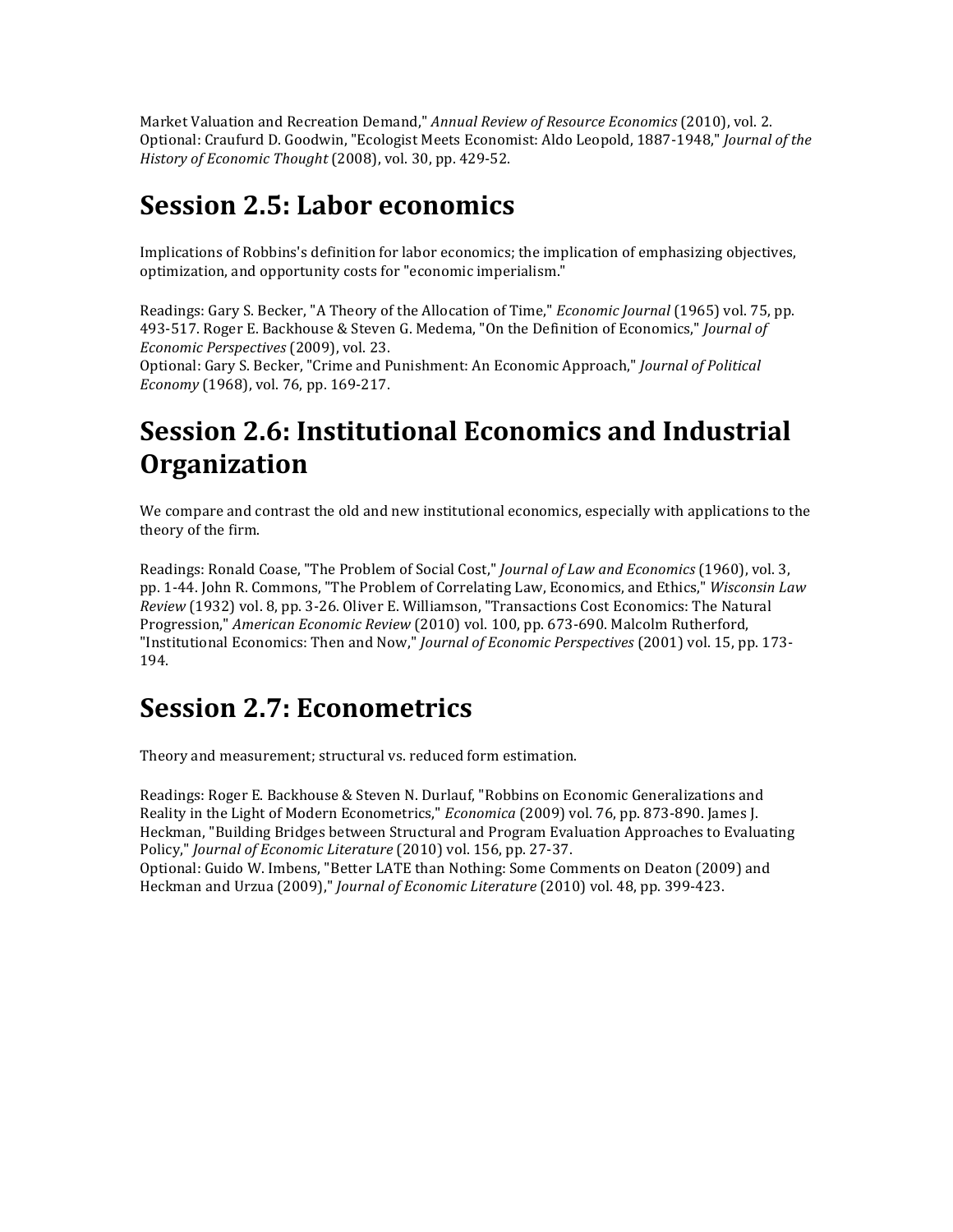# Part 3. Macroeconomics

#### **Session 3.1. The Background to Modern Macroeconomics (before the 1930s)**

The origins of modern macroeconomics in the theory of money and the analysis of business cycles. Focus on Irving Fisher, Knut Wicksell, and the Cambridge School.

Readings: Irving Fisher, *The Purchasing Power of Money* (1911), chapter 3. Don Patinkin, Money, *Interest, and Prices* (1956), notes E-G. David Laidler, *Fabricating the Keynesian Revolution* (1999), excerpts from chapters 4 and 5. Mary Morgan, *The History of Econometric Ideas* (1990), chapter 2.

# **Session 3.2. The Great Depression: Keynes and His Critics!(the!1930s)**

Keynes's General Theory of Employment, Interest, and Money in the context of the debates over business cycles and policies to counteract the Great Depression.

Readings: J.M. Keynes, *The General Theory of Employment Interest and Money* (1936), excerpts. David Laidler, Fabricating the Keynesian Revolution (1999), chapter 2. J.R. Hicks, "Mr. Keynes and the Classics" (1937) in *Critical Essays in Monetary Theory* (1967).

#### **Session 3.3. Macroeconometrics and the New! Economics (1930-1950)**

Frisch's conceptualization of macroeconometrics and in Tinbergen's first applied macroeconometric models. The role of the new science of econometrics, especially of the Cowles Commission and Klein in wedding Keynesian economics to macroeconometrics. The development of macroeconomic policy.

Readings: Frisch, Ragnar, "Propagation Problems and Impulse Problems in Dynamic Economics," in *Economic'Essays'in'Honor of'Gustav'Cassel* (1933),\$excerpts.\$Mary\$Morgan,\$*The'History'of'Econometric' Ideas* (1990), chapter 4. Lawrence Klein, *The Keynesian Revolution* (1947), excerpts. Lerner, Abba, "Functional Finance and the Federal Debt," Social Research (1943), excerpts.

#### **Session 3.4. The Empirical Microfoundations of Macroeconomics (1945-1970)**

The neoclassical synthesis. Providing microeconomic accounts of the main Keynesian functions. The development of large-scale macroeconometric models.

Readings: Friedman, Milton. *A Theory of the Consumption Function*, excerpts (1957). David Laidler, *The Demand for Money* (1977), chapter 6. Ronald Bodkin and Lawrence Klein, *A History of* Econometric Model Building (1991), excerpts.